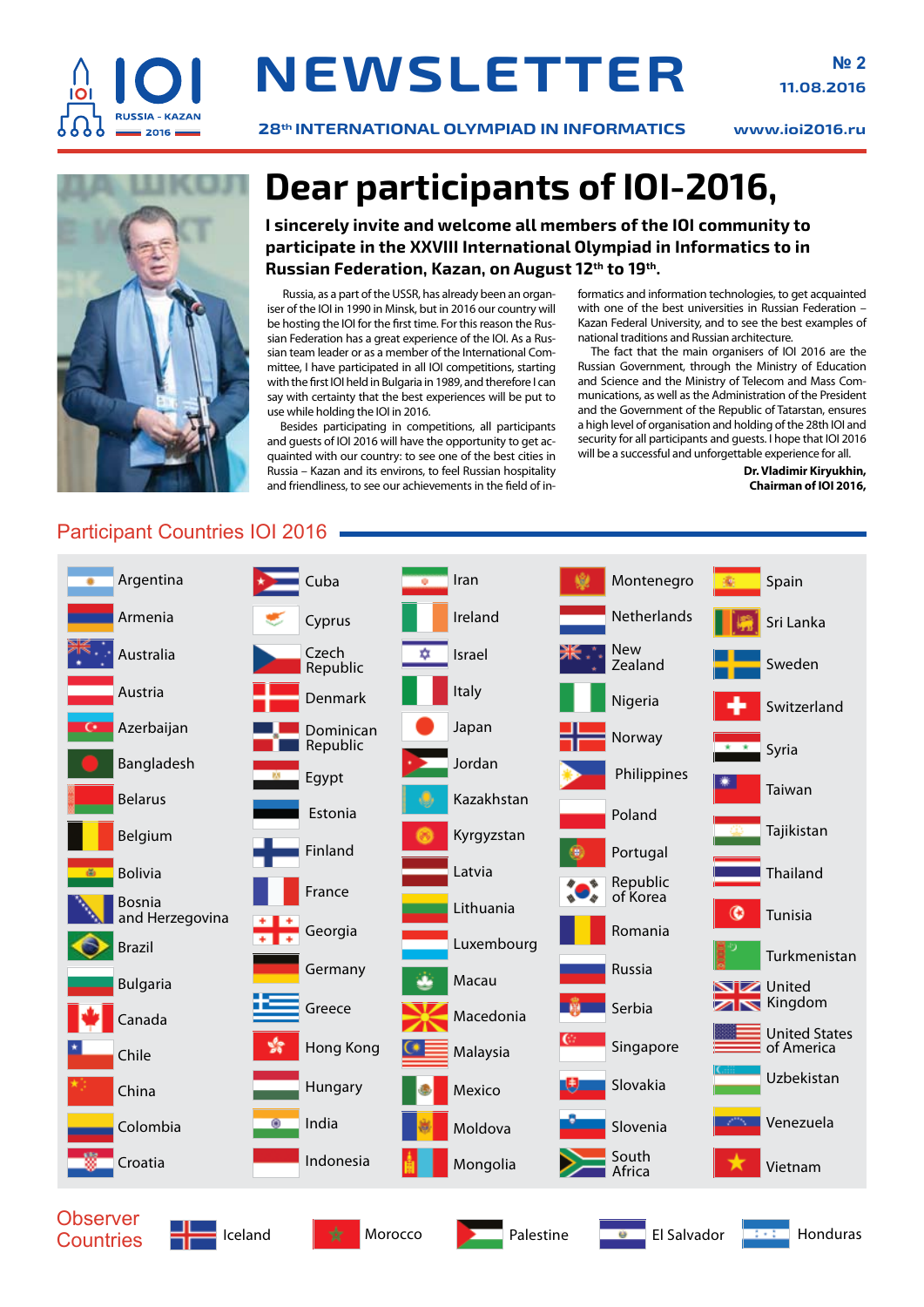# **Kazan's preparations for IOI 2016**

The software is one of the most important elements of an informatics olympiad. The Russian software began development in 2015, and was therefore ready for demonstration at the International Committee meeting in February 2016, where it received the green light for use at IOI 2016.

№ 2 | August 11, 2016

**2**

The National Technical Committee is made up of a team of highly qualified specialists with a wealth of experience of Russian and International Olympiads: Nikolai Vedernikov, Georgi Korneev, Pavel Mavrin, Sergei Melnikov, Alexander Klenin and Ilshat Safiullin.

The automatic solution checking system was trialled at both the All-Russia Olympiad

in Informatics and the Innopolis University Open Olympiad. This year, instead of the Italian-designed CMS system, the Olympiad will use PCMS2, which was developed by a Russian team of specialists.

The hardest part of working with multiple program modules is ensuring their stability and providing for all possible



*Sergei Masyagin, member of the International Technical Committee, member of the Russian Technical Group, Prorector of Innopolis University.*

outcomes, ensuring trouble-free checking of the solutions submitted by participants.

An additional complication at the IOI is that the contestants speak different languages. The tasks are developed and checked in English, and translated into their team's native languages by the team leaders during the Olympiad itself.

Much work has gone into preparing for the International Olympiad in Informatics, and I am confident everything will proceed to the high-

est standard. I hope the contestants are able to gather their strengths and show everything they are capable of. They have come a long way to be here at the Olympiad, becoming the best at their schools, in their cities, and eventually in their countries. This is the final hurdle, and I wish everyone success in tackling it.

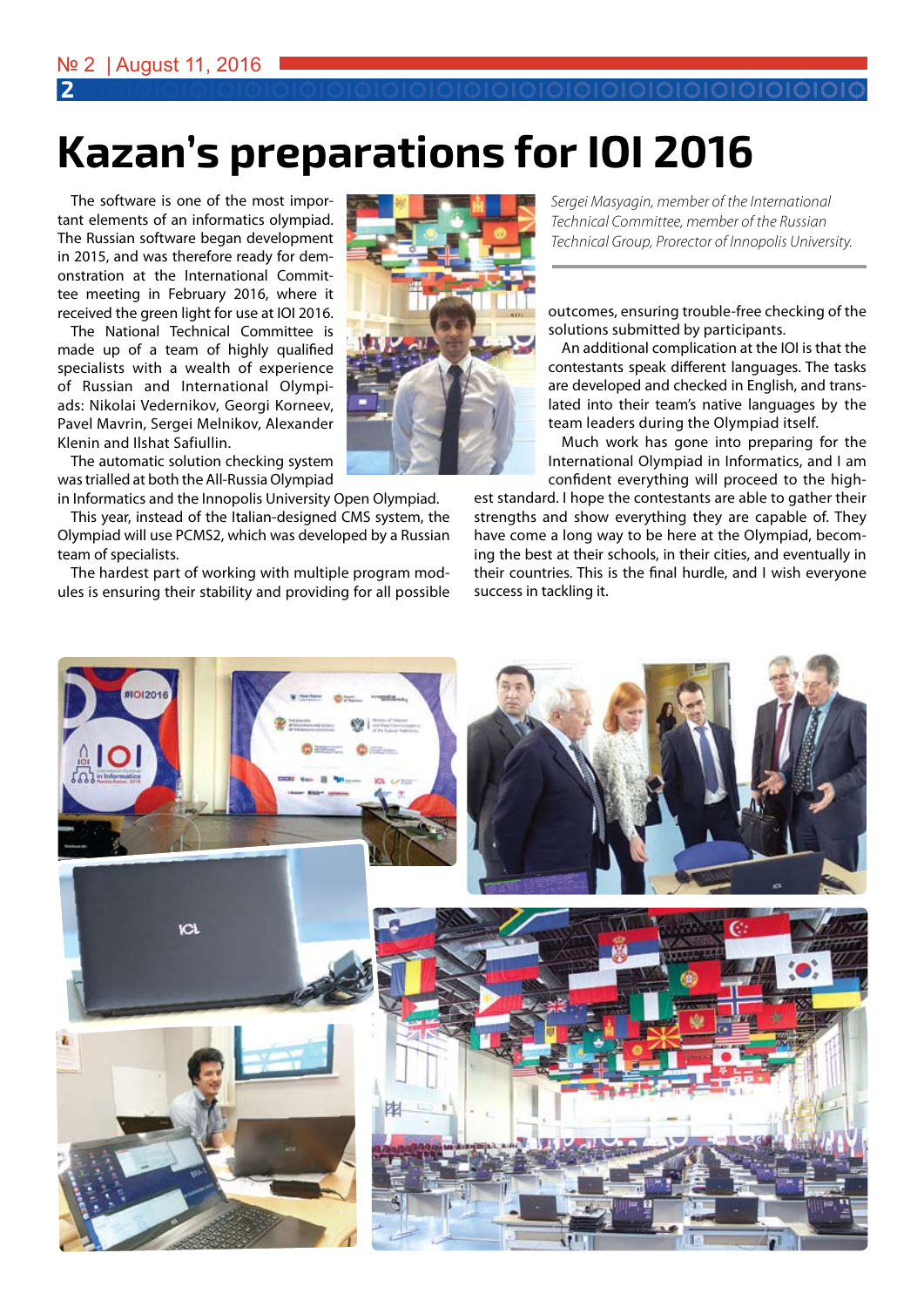## **How do you get students into IT?**

**- Mr Mavrin, kids these days are totally enthralled by their various gadgets – sometimes it seems games and social media are what get them out of bed in the morning. But how closely does it relate to computer science, and are we seeing an increased interest in it?**

- Absolutely – everything is connected. Companies need more programmers, so they raise salaries and offer other perks; children see that it's good to be a programmer and so specialise in computers. These days all the best institutions have faculties entirely devoted to the computer sciences.

**- Do you think that tournaments like IOI 2016 help acquaint schoolchildren with the newest computer technologies and with the latest knowledge in that field?**

- The International Olympiad, certainly, sets a trend for the whole world. It is the culmination of all the national olympiads, which in turn are the culminations of regional competitions and so on. For this reason the topics covered in IOI tasks sooner or later become known to all.

**- On that note – how much do the education programmes at schools and universities differ from the state of the IT field as a whole? What could we do, in your opinion, to better tailor these programmes to contemporary demands?**

- It all depends on the place. At ITMO, for example, we try very hard to keep up with the times. It's difficult – technology moves on very quickly. There are some courses we have to rewrite practically every year.



*Pavel Mavrin was a silver medallist at IOI 2002, world champion at the 2004 student championship (ACM ICPC), graduated from ITMO in 2008. The International Scientific Committee (ISC) and Russian Scientific Committee develop the tasks for the Olympiad: each task requires several solutions and must undergo checking. Over 10 programmers are involved with it.*

**- What is the purpose of olympiads like this? Apart from just finding out who best knows their subject.** 

- Olympiads like this have two main goals. One is to seek out talent. This is needed to identify talented children in time and begin training them up. This is what happens at the summer schools and camps. The other is to make science work more popular. We show children that programming is fun and interesting, and that programmers aren't all bespectacled and besweatered and sat behind a computer for days on end (although some of us invariably are).